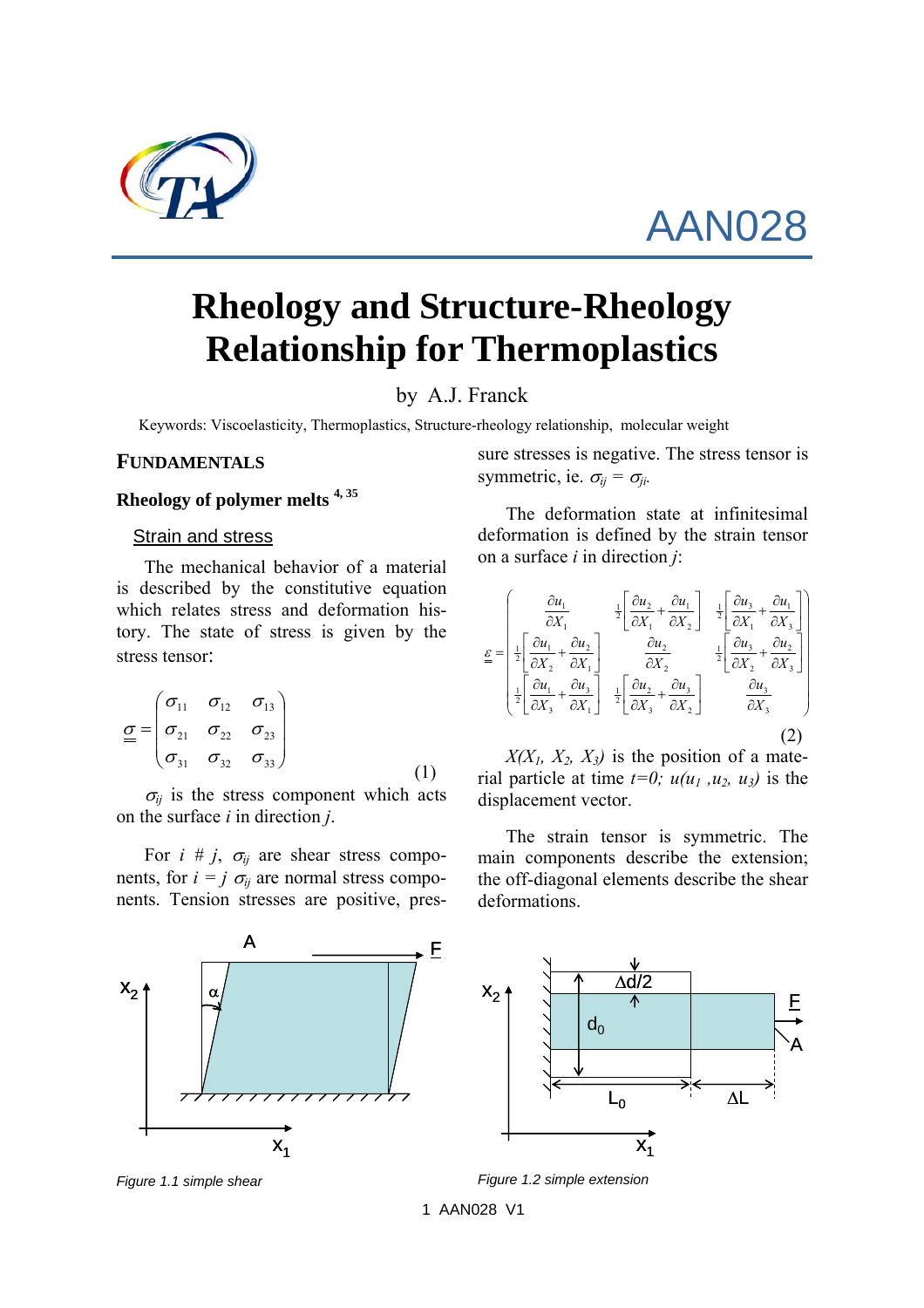In simple shear (Figure 1.1), a force *F* is applied tangentially at the surface *A* of a body. The shear stress is defined as  $\sigma_{21} = F/$ *A*. The stress tensor for infinitesimal simple shear simplifies to:

$$
\underline{\sigma} = \begin{pmatrix} \sigma_{11} & \sigma_{12} & 0 \\ \sigma_{21} & \sigma_{22} & 0 \\ 0 & 0 & \sigma_{33} \end{pmatrix} \tag{3}
$$

with  $\sigma_{ii} = -p^*$  the hydrostatic pressure.

The material generates normal stresses if subjected to finite shear deformations:

$$
N_1 = \sigma_{11} - \sigma_{22} \# 0 \text{ and } N_2 = \sigma_{22} - \sigma_{33} \# 0
$$
\n(4)

The strain tensor is defined for simple shear is:

$$
\underline{\underline{\mathcal{E}}} = \begin{pmatrix} 0 & \frac{1}{2} \gamma_{12} & 0 \\ \frac{1}{2} \gamma_{21} & 0 & 0 \\ 0 & 0 & 0 \end{pmatrix}
$$
 (5)

$$
\varepsilon_{21} = \varepsilon_{12} = \frac{1}{2} \frac{\partial u_1}{\partial X_2} = \frac{1}{2} \gamma_{21}
$$
  

$$
\gamma_{21} = \tan \alpha
$$

In simple extension ( Figure 1.2) a force *F* acts perpendicularly on the surface *A*. The stress tensor is only defined by the normal stress components. All shear stress components are zero.

$$
\underline{\sigma} = \begin{pmatrix} \sigma_{11} & 0 & 0 \\ 0 & \sigma_{22} & 0 \\ 0 & 0 & \sigma_{33} \end{pmatrix}
$$
 (6)

In directions  $X_2$  and  $X_3$ , only the hydrostatic pressure is applied; as such  $\sigma_{22} = \sigma_{33}$  $= -p^*$ . Since the hydrostatic pressure superposes on the normal stress components, the stress applied to a body is:

$$
\sigma = \sigma_{11} + p^* = \sigma_{11} - \sigma_{22} = \underline{F}/A
$$
 (7)

For an infinitesimal extension, the component of the strain tensor  $\varepsilon_{11}$  is equivalent to the Cauchy strain  $\varepsilon_C$ .

$$
\varepsilon_{11} = \frac{\partial u_1}{\partial X_1} = \frac{\Delta u_1}{\Delta X_1} = \frac{\Delta L}{L_0} = \varepsilon_C
$$
\n(8)

If incompressibility can be assumed, the strain stress component normal to the main direction, become:

$$
\varepsilon_{22} = \varepsilon_{33} = \frac{1}{2}\varepsilon_{11} = \frac{1}{2}\varepsilon_C \tag{9}
$$

By combining (8) and (9), the strain tensor for simple strain reduces to:

$$
\underline{\mathcal{E}} = \begin{pmatrix} \varepsilon_C & 0 & 0 \\ 0 & -\frac{1}{2}\varepsilon_C & 0 \\ 0 & 0 & -\frac{1}{2}\varepsilon_C \end{pmatrix}
$$
 (10)

The constitutive equation for an incompressible Hookean body is given by:

$$
\sigma = -p^* \mathbf{1} + 2G \mathbf{\varepsilon}
$$
 (11)

*G* is the shear modulus. With  $(4)$ ,  $(5)$ , (11 ) the shear stress for a Hookean body in simple shear reduces to:

$$
\sigma_{21} = G\gamma_{21} \tag{12}
$$

In simple extension the applied stress is:

$$
\sigma = \sigma_{11} - \sigma_{22} = 2G(\varepsilon_{11} - \varepsilon_{22}) = 2G(\varepsilon_C + \frac{1}{2}\varepsilon_C)
$$
  

$$
\sigma = 3G\varepsilon_C = E\varepsilon_C
$$
 (13)

 $E = 3G$  is the elasticity modulus for an incompressible Hookean solid.

The constitutive equation of a Newtonian fluid an equation relating stress and strain rate:

$$
\sigma = -p^* \underline{1} + 2\eta \underline{\dot{\varepsilon}} \tag{14}
$$

 $\eta$  is the shear viscosity.  $\dot{\varepsilon}$  is the time derivative of the strain tensor. For non curved stream lines, the components of the strain rate tensor simplify to:

$$
\dot{\varepsilon}_{ij} = \frac{1}{2} \frac{\partial}{\partial t} \left( \frac{\partial u_j}{\partial X_i} + \frac{\partial u_i}{\partial X_j} \right) = \frac{1}{2} \frac{\partial}{\partial t} \gamma_{ij}
$$
\n(15)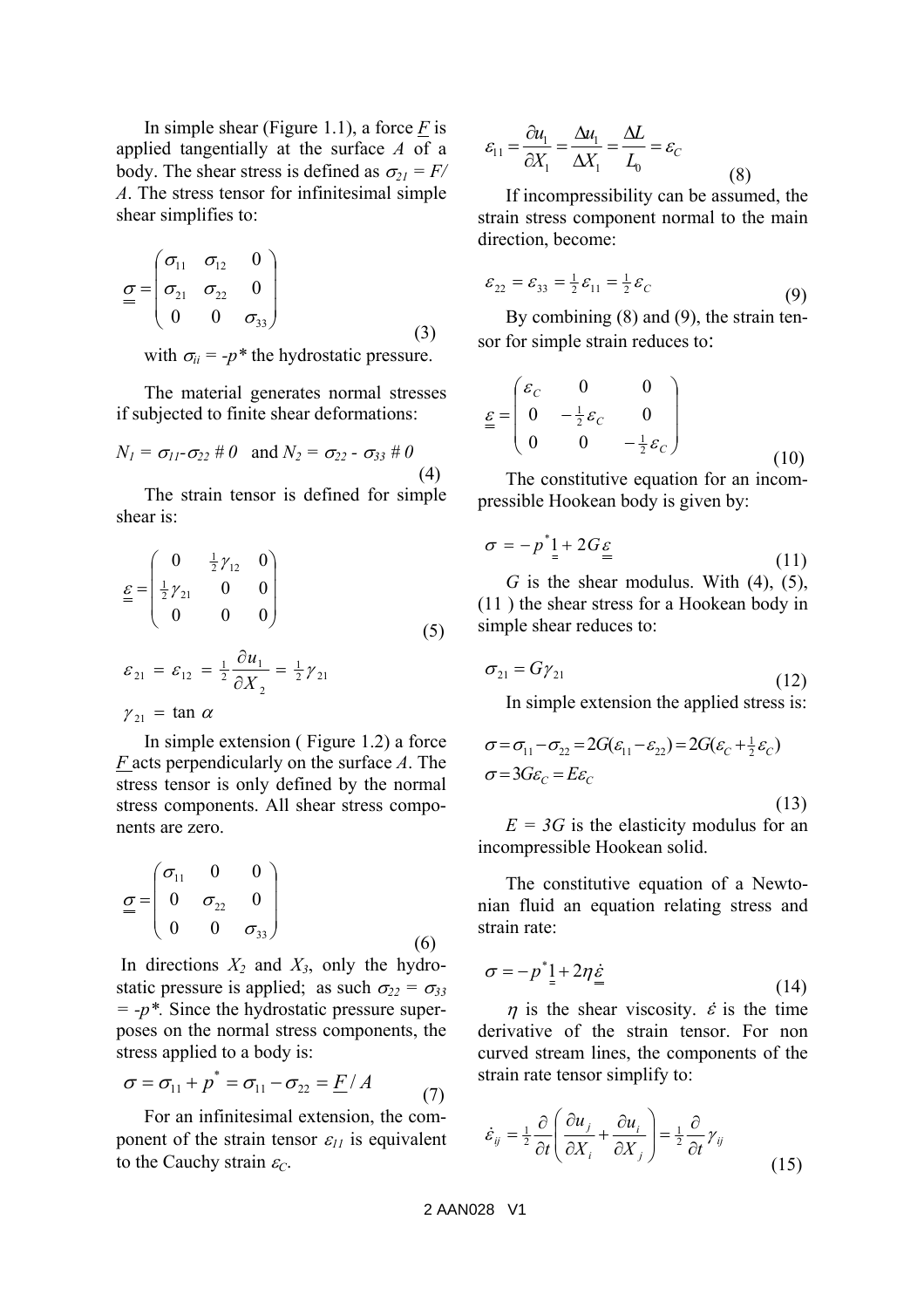The stresses in shear and extension in simple shear resp. extension reduce to:

$$
\sigma_{21} = 2\eta \dot{\varepsilon}_{21} = 2\eta \frac{1}{2} \frac{\partial}{\partial t} \gamma_{21} = \eta \dot{\gamma}_{21}
$$
\n(16)

and

$$
\sigma = \sigma_{11} - \sigma_{22} = 2\eta (\dot{\varepsilon}_{11} - \dot{\varepsilon}_{22}) = 2\eta (\dot{\varepsilon}_{11} + \frac{1}{2} \dot{\varepsilon}_{11})
$$
  
\n
$$
\sigma = 3\eta \dot{\varepsilon}_C = \eta_E \dot{\varepsilon}_C
$$
\n(17)

 $\eta_E = 3\eta$  is incompressible the elongational viscosity for an Newtonian fluid.  $\eta$  is the shear viscosity

Polymer melts are viscoelastic fluids, i.e. their rheological behavior can be described by time-dependent material functions. For infinitesimal deformation, the response of the material to consecutive

changes of the strain can be added linearly (superposition). The material behavior can be described by linear differential equations (linear viscoelasticity). The constants of proportionality of the Hookean body (*E; G*) and the Newtonian fluid  $(\eta_E; \eta)$  are extended to time dependent functions.

The constitutive equation for a linear viscoelastic body is:

$$
\sigma = -p_{\frac{1}{2}} + 2 \int_{-\infty}^{t} G(t - t') \frac{d\underline{\varepsilon}(t')}{dt'} dt' \tag{18}
$$

For a linear viscoelastic fluid,  $G(\infty)$  = *0*, partial integration gives:

$$
\sigma = -p_{\frac{1}{2}} + 2 \int_{-\infty}^{t} m(t - t') (\varepsilon(t) - \varepsilon(t')) dt'
$$
\n(19)



*Figure 1.3. Table with key basic test modes*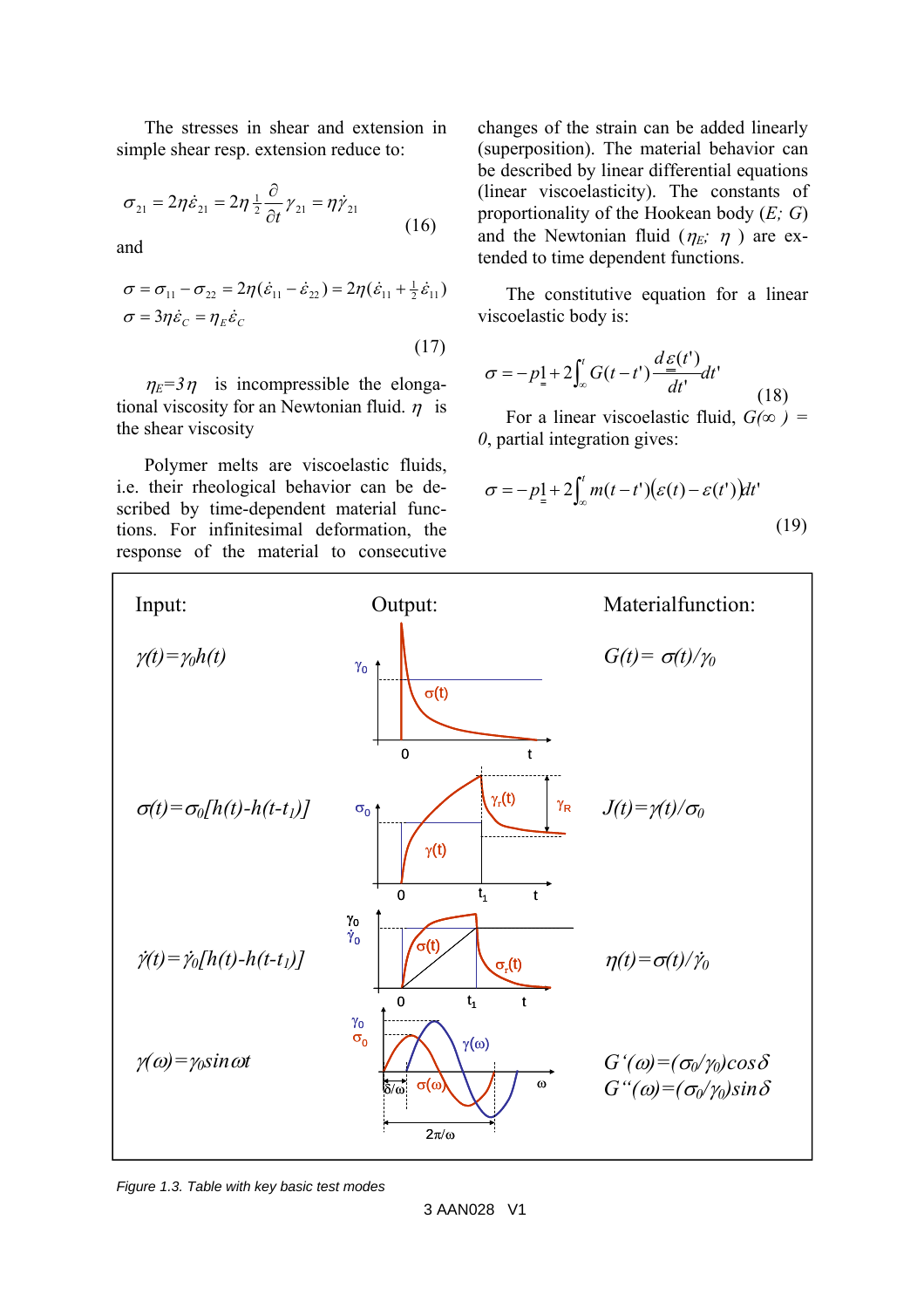$m(t - t') = dG(t - t')/dt'$  is a memory function.

In order to determine the relation between deformation and stress a number of basic tests are performed. The response of the material to step and oscillatory deformation is measured. Figure 1.3 summarizes the key basic tests used to determine the linear viscoelastic material response. In the following, these tests are described in detail.

#### Relaxation

During a relaxation test, the material is subjected to a step shear strain at the time *t = 0.* 

$$
\gamma(t) = \gamma_0 h(t) \quad \text{with} \quad h(t) = \begin{cases} 0 & (t < 0) \\ 1 & (t > 0) \end{cases} \tag{20}
$$

The response of the material, the stress σ(t), is a decreasing function with time. The relaxation modulus is defined as:

$$
G(t) = \frac{\sigma(t)}{\gamma_0} \tag{21}
$$

*G(t)* is a monotonic function.  $G(t\rightarrow o)$  = *G*<sup>0</sup> is the glass modulus;  $G(t\rightarrow\infty) = G_e$  is the equilibrium modulus which is zero for thermoplastic. For infinitesimal deformation, i.e. if  $\gamma_0 \rightarrow 0$ ,  $G(t)$  becomes independent of  $\gamma$ <sub>o</sub>

#### **Oscillatory shear**

In oscillation experiments the material functions are frequency dependent. The material is subjected to a sinusoidal shear deformation:

$$
\gamma_{21} = \hat{\gamma}_{21} \exp(i\omega t) \tag{22}
$$

With  $\gamma_{21}$  representing the amplitude and  $\omega$  the angular frequency (Figure 1.3). The shear stress response is given by :

$$
\sigma_{21} = \hat{\sigma}_{21} \exp(i(\omega t + \delta) \tag{23}
$$

with  $\sigma_{21}$  is the shear stress amplitude and  $\delta$  the phase shift. The material function  $G^*(\omega)$  is defined as :

$$
G^*(\omega) = \frac{\sigma_{21}(\omega)}{\gamma(\omega)} \qquad G^* = G^* + iG^*
$$
\n(24)

*G'* is the storage modulus; *G"* the loss modulus;  $G''/G' = t g \delta$  is the loss factor.

#### Step strain rate

In a step strain rate test, the deformation rate is stepped from zero to  $\gamma_0$  *at t* = 0 (Fig. 1.3).

$$
\dot{\gamma}(t) = \dot{\gamma}_0 h(t) \qquad \text{with} \quad \gamma(t) = \dot{\gamma}_0 t \qquad (25)
$$

The response of the material to the strain rate step is the stress  $\sigma(t)$ . The material function is the time dependent viscosity :

$$
\eta(t) = \frac{\sigma(t)}{\dot{\gamma}_0} \tag{26}
$$

The linear viscoelastic viscosity function is independent of  $\dot{\gamma}_o$ .

### Relaxation spectrum, Moments of the relaxation time spectrum

The relaxation behavior of polymers can be simulated using a Maxwell-model which is represented by a Hookean spring and a Newtonian damping element. The relaxation shear modulus described by this model is:

$$
G(t) = \frac{\sigma(t)}{\gamma_0} = G \exp(-t/\tau)
$$
\n(27)

 $\tau$  is the time of relaxation and is the ratio of the viscosity of the damping element and the elasticity modulus *G* of the spring.

For an oscillation deformation, the loss and storage moduli to can be calculated according to: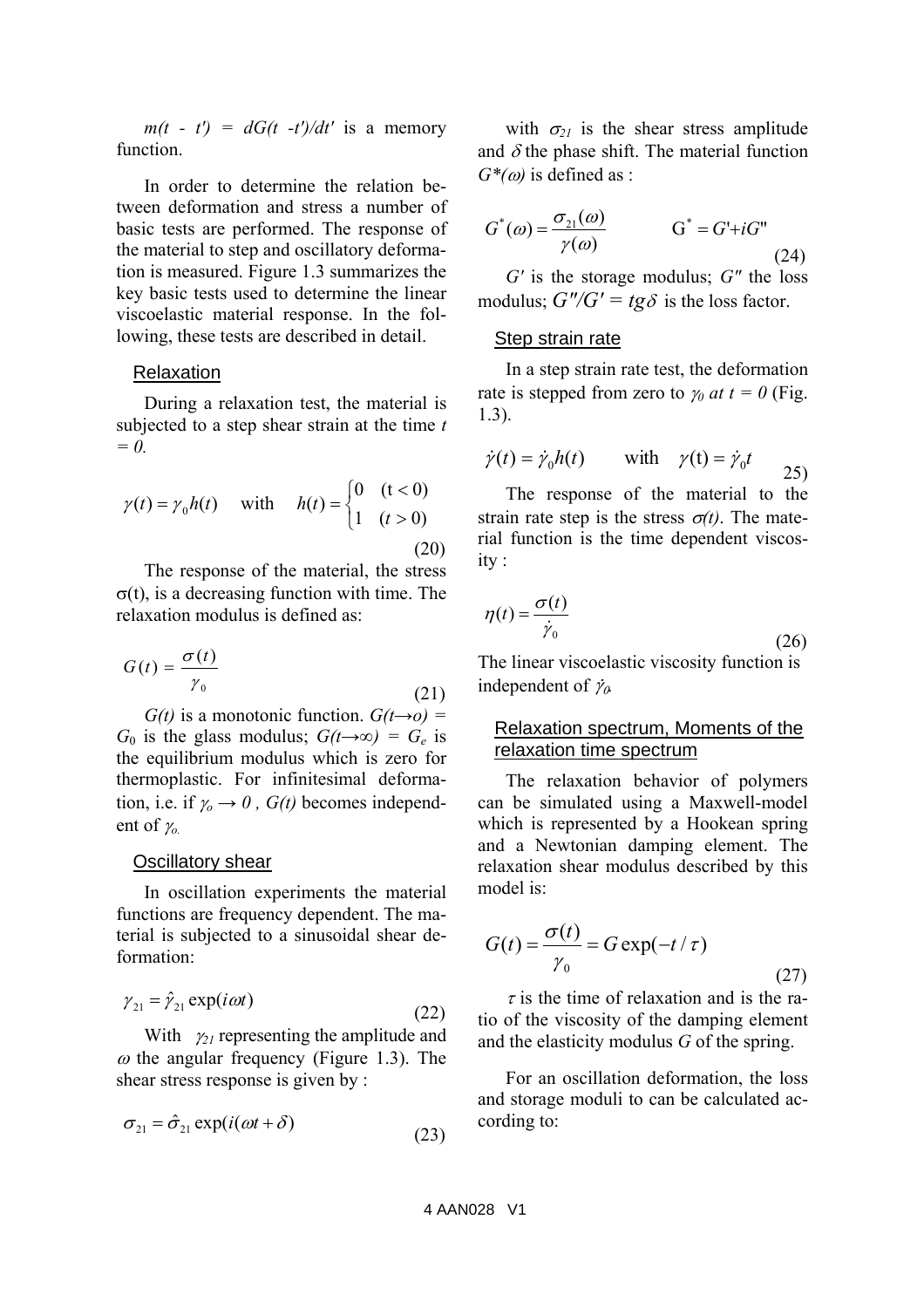$$
G'(\omega) = G \frac{\omega^2 \tau^2}{1 + \omega^2 \tau^2}
$$
  

$$
G''(\omega) = G \frac{\omega \tau}{1 + \omega^2 \tau^2}
$$
 (28)&(29)

The real relaxation behavior, however cannot be described by a single Maxwellmodel. A general Maxwell model is obtained by combining *n* elements in parallel.

The relaxation modulus as well as the storage and loss moduli extend to:

$$
G(t) = \sum_{i=1}^{N} G_i \exp(-t/\tau)
$$
  
\n
$$
G'(\omega) = \sum_{i=1}^{N} G_i \frac{\omega^2 \tau_i^2}{1 + \omega^2 \tau_i^2}
$$
  
\n
$$
G''(\omega) = \sum_{i=1}^{N} G_i \frac{\omega \tau_i}{1 + \omega^2 \tau_i^2}
$$

(3), (31), (32)

with  ${G_i, \tau_i}$  the discrete relaxation spectrum.

Replacing  $G_i(\tau_i) = g(\tau)d\tau$  and the summation with the integral, the relaxation modulus changes to:

$$
G(t) = \frac{E(t)}{3} = \int_0^\infty g(\tau) \exp(-t/\tau) d\tau
$$
 (33)

As the relaxation time extends over a wide range, use of a logarithmic time axis is preferred:

$$
d \ln \tau = d\tau / \tau; \qquad g(\tau)\tau = H(\ln \tau)
$$

$$
G(t) = \int_{-\infty}^{+\infty} H(\ln \tau) e^{-t/\tau} d \ln \tau
$$
(34); (35)

The storage and loss moduli are:

$$
G'(\omega) = \int_{-\infty}^{+\infty} H(\ln \tau) \frac{\omega^2 \tau^2}{1 + \omega^2 \tau^2} d \ln \tau
$$
  
\n
$$
G''(\omega) = \int_{-\infty}^{+\infty} H(\ln \tau) \frac{\omega \tau}{1 + \omega^2 \tau^2} d \ln \tau
$$
  
\n
$$
(36); (37)
$$
  
\nFor  $t \rightarrow 0$ , (35) reduces to:

$$
G(0) = G_0 = \int_{-\infty}^{+\infty} H(\ln \tau) d\ln \tau
$$
\n(38)\n  
\n
$$
G = \text{zero moment of the relaxation}
$$

*G0*= zero moment of the relaxation spectrum.

Integration of the modulus *G(t)* gives a viscosity:

$$
\eta(t) = \frac{p_{21}(t)}{\dot{\gamma}_0} = \int_0^t G(t)dt
$$

$$
= \int_{-\infty}^{+\infty} \tau H(\tau) \left(1 - \exp(-t/\tau)\right) d\ln \tau \, dt \ln \tau
$$
(39);(40)

If *t→∞ ;* η *(t→∞)* equals the zero shear viscosity:

$$
\eta_0 = \lim_{\substack{t \to \infty \\ \dot{\gamma}_0 \to 0}} \eta(t) = \int_{-\infty}^{+\infty} H(\ln \tau) \tau d \ln \tau
$$
\n(41)\n  
\n
$$
\eta_0 = \text{first moment of the relaxation}
$$

 $\eta_0$  = <u>first moment</u> of the relaxation spctrum.

The step strain rate test is most advantageous for the determination of the relaxation time spectrum at long times as the spectrum is weighted with the relaxation time.

From (37), the first moment of the relaxation time spectrum is obtained for  $\omega$ *→0*:

$$
\lim_{\omega \to 0} \frac{G''(\omega)}{\omega} = \int_{-\infty}^{+\infty} H(\ln \tau) \tau d \ln \tau = \eta_0 \tag{42}
$$

The second moment of the relaxation time spectrum is derived from the storage modulus (36) for  $\omega \rightarrow 0$ :

$$
\lim_{\omega \to 0} \frac{G'(\omega)}{\omega^2} = \int_{-\infty}^{+\infty} H(\ln \tau) \tau^2 d \ln \tau = A_G
$$
\n(45)

The response of a material to a shear stress  $\sigma(t) = \sigma_0 h(t)$  at time  $t = 0$ , is the shear deformation  $\gamma(t)$  (Fig. 1.3). The material function is the compliance *J(t)*: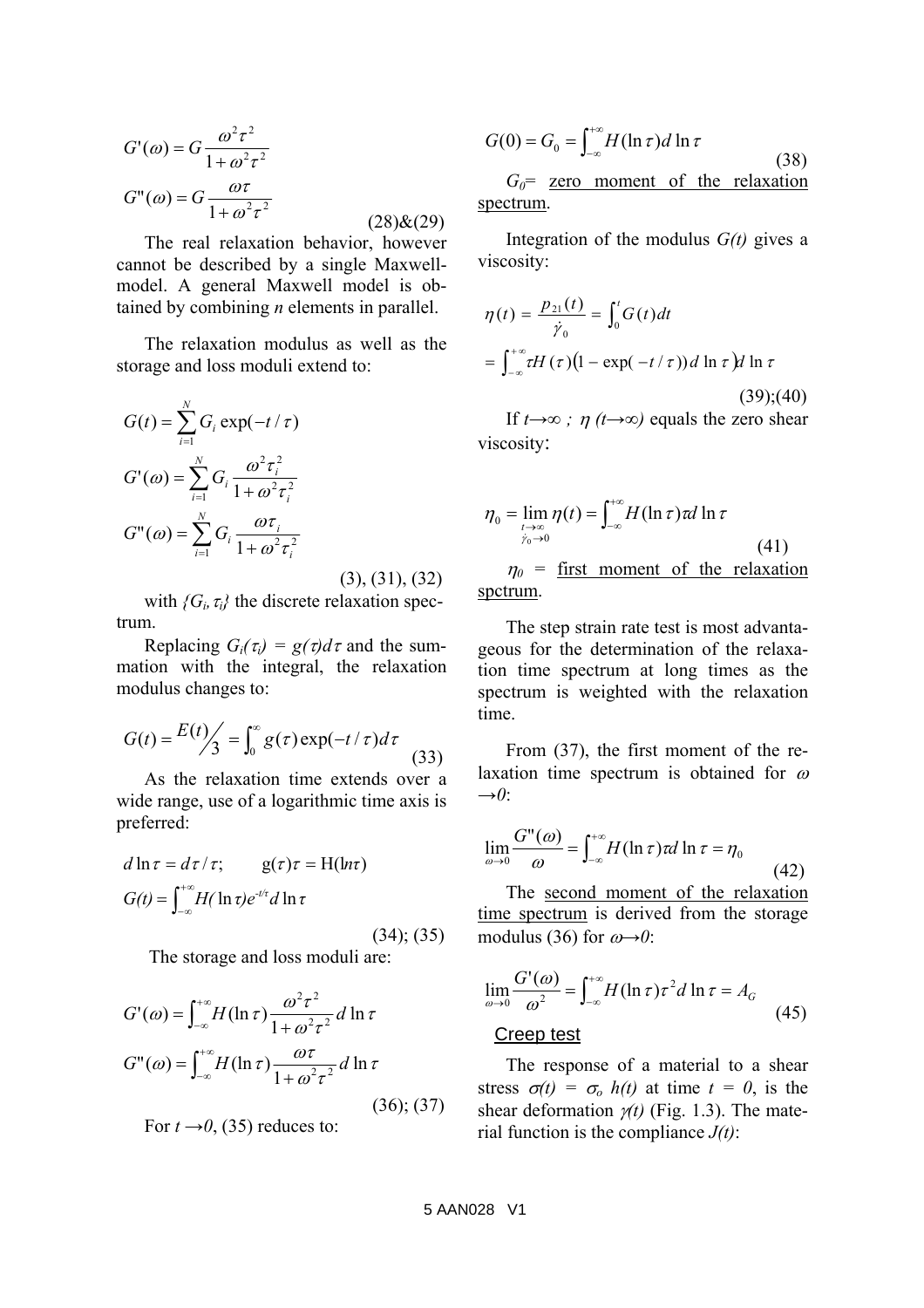$$
J(t) = \frac{\gamma(t)}{\sigma_0} \tag{44}
$$

*J(t)* can be separated into three parts:

$$
J(t) = J_0 + J_d \Psi(t) + \frac{t}{\eta_0}
$$
\n(45)

With  $J<sub>o</sub>$  = time independent elastic compliance;  $J_d$  = retarded compliance;  $\Psi(t)$  = creep function with  $\Psi(0) = 0$  and  $\Psi(\infty) = 1$ and  $\eta_0$  the zero shear viscosity.

#### Recovery

If a linear viscoelastic material is subjected to a constant stress  $\sigma_0$  at the time  $t=0$ and unloaded at  $t = t_1$  the recovered deformation  $\gamma_t(t)$ (Figure 1.3)<sup>31</sup>is:

$$
\gamma_r(t) = \sigma_0 J(t_1) - (\sigma_0 J(t) - \sigma_0 J(t - t_1))
$$
  
\n
$$
J(t_1) = J_0 + J_d \Psi(t_1) + t_1 / \eta_0
$$
  
\n
$$
J(t) = J_0 + J_d \Psi(t) + t / \eta_0
$$
  
\n
$$
J(t - t_1) = J_0 + J_d \Psi(t - t_1) + (t - t_1) / \eta_0
$$
  
\n
$$
\gamma_r(t) = \sigma_0 (J_0 + J(\Psi(t_1) - \Psi(t) + \Psi(t - t_1))
$$
  
\n
$$
(46), (47), (48), (49), (50)
$$

If steady state flow has been obtained in creep, i.e.  $\Psi(t_1) = \Psi(t) = 1$ , equation (50) reduces to:

$$
\gamma_r(t) = \sigma_0 \big( J_0 + J_d \Psi(t_1) \big) \tag{51}
$$

The recovered strain for *t→∞* is the total recoverable strain  $\gamma_R(t_1)$  at time  $t_1$ : If no steady state flow has been obtained during creep (Ψ*(t1)#1*), <sup>γ</sup>*R* reduces for *t→∞*

$$
\gamma_R(t_1) = \lim_{t \to \infty} \gamma_r(t - t_1)
$$
  
\n
$$
\gamma_R = \sigma_0 (J_0 + J_d \Psi(t_1))
$$
\n(52)

If steady state flow is obtained during creep, <sup>γ</sup>*R(t1)* reduces for *t→∞* to:

$$
\gamma_R = \sigma_0 (J_0 + J_d) = \sigma_0 J_e \tag{53}
$$

The steady state compliance  $J_e$  is the sum of  $J_d$  and  $J_o$ .

#### Retardation time spectrum

The creep behavior of the material can be represented by the general Voigt-Kelvin model. The compliances for elongation and shear can be derived as follows:

$$
J(t) = J_0 + \sum_{i=1}^{n} J_i (1 - \exp(-t/\underline{\tau}_i) + t/\eta_0)
$$
\n(54)

 $\tau_i$  is the retardation time of the element *i* of a series of *n* elements.

All  $\{J_i, \tau_i\}$  pairs represent the discrete retardation spectrum.  $f(\tau)d\tau$  is the continuous function of the retardation time spectrum. Equation (54) can be rearranged:

$$
J(t) = J_0 \left( \int_0^\infty f(\underline{\tau})(1 - \exp(-t/\underline{\tau})) d\underline{\tau} \right) + t/\eta_0
$$
\n(55)

Introducing a logarithmic time scale, *dln*  $\tau$  goes to  $L(dln \tau)$  and (55) can be rearranged to:

$$
J(t) = J_0 + \left(\int_{-\infty}^{+\infty} L(\ln \underline{\tau})(1 - \exp(-t/\underline{\tau}))d \ln \underline{\tau}\right) + t/\eta_0
$$
\n(56)

This equation defines the continuous retardation spectrum  $L(ln_1)$ . The total recoverable compliance is  $J_R(t) = J(t) - t/\eta_o$ .

If 
$$
t \rightarrow \infty
$$
 and  $J = 0$ :

$$
J_R(t \to \infty) \equiv J_e = \int L(\ln \underline{\tau}) d \ln \underline{\tau}
$$
  
\n
$$
J_e
$$
 is the steady state compliance. (57)

*Je* is the zero moment of the retardation time spectrum.

*Je* can also be determined from the moments of the relaxation spectrum /4/:

$$
J_e = \frac{\int_{-\infty}^{+\infty} H(\ln \tau) \tau^2 d \ln \tau}{\left(\int_{-\infty}^{+\infty} H(\ln \tau) \tau d \ln \tau\right)^2} = \frac{A_G}{\eta_0^2}
$$
(58)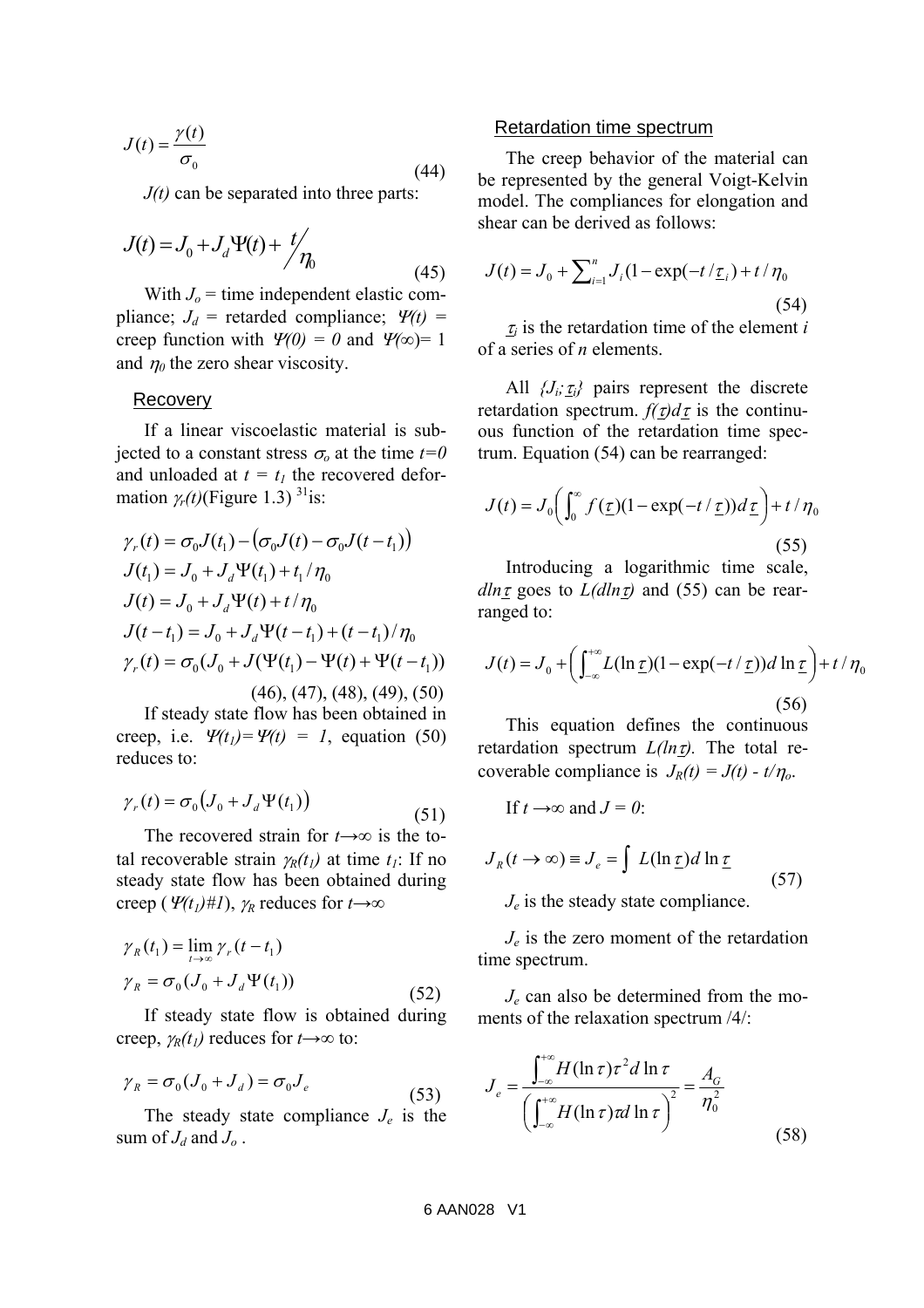#### Non-viscoelastic behavior

The linear viscoelasticity is only valid for infinitesimal deformations. In order to describe finite deformations, the relative Finger tensor  $\underline{C}^{-1}(t')$  is used:

$$
\left(\underline{C}_{t}^{-1}(t')\right)_{ik} = \sum_{j} \frac{\partial x_{i}(t)}{\partial x_{j}^{'}(t')} \frac{\partial x_{k}(t)}{\partial x_{j}^{'}(t')}
$$
\n(59)

*xi* and *x'j* are material coordinates of the same element at time  $t'$  and at the reference time *t*.

For finite deformations, Lodge introduced the rubber-like liquid model described by the following constitutive equation :

$$
\underline{p} = -p^* \underline{1} + \int_0^t m(t - t') \underline{C}_t^{-1}(t') dt'
$$
\n(60)

For simple shear, the relative Finger tensor is reduced to:

$$
\underline{C}_{t}^{-1}(t^{r}) = \begin{pmatrix} 1 + \gamma^{2}(t^{r}, t) & \gamma(t^{r}, t) & 0 \\ \gamma(t^{r}, t) & 1 & 0 \\ 0 & 0 & 1 \end{pmatrix}
$$
(61)

with the relative shear:

$$
\gamma(t',t) = \gamma(t) - \gamma(t')
$$
\n(62)

This model exhibits a first normal stress difference  $N_1 = \tau_{11} - \tau_{22}$  which varies with the shear deformation squared.

The first normal stress function  $\theta_1(t)$ can be obtained using (60):

$$
\theta_1(t) = \frac{\tau_{11} - \tau_{22}}{\dot{\gamma}^2} = 2 \int_0^t G(t) t dt
$$
  
\n
$$
\theta_1(t) = 2 \int_{-\infty}^{+\infty} H(\ln \tau) \tau^2 (1 - (1 + t/\tau) \exp(-t/\tau)) dt \ln \tau
$$
  
\n(63) (64)

The first normal stress function  $\theta_1(t)$ reduces for t→∞ (steady state flow) to:

$$
\theta_1(t \to \infty) = \theta_0 = 2 \int_{-\infty}^{+\infty} H(\ln \tau) \tau^2 d \ln \tau
$$
 (65)

 $\theta_0$  is independent of shear rate and is proportional to the second moment of the relaxation spectrum. Comparing (65) and  $(43)$  gives:

$$
\theta_0 / 2 = A_G \tag{66}
$$

*AG* is obtained from the theory of linear viscoelasticity.  $\theta_o = 0$  for the linear viscoelasticity.

 $\theta_I(t)$  # 0 and especially  $N_I \sim \gamma^2$  are valid for second order fluids like the rubber like liquid model.

For a simple elongation, the relative Finger tensor is:

$$
\underline{C}_{t}^{-1}(t') = \begin{pmatrix} \exp \mathcal{L}_{H}(t,t') & 0 & 0 \\ 0 & \exp(\mathcal{L}_{H}(t,t') & 0 \\ 0 & 0 & \exp(\mathcal{L}_{H}(t,t')) \end{pmatrix}
$$
\n(67)

 $\varepsilon_H(t' t)$  is the relative Hencky elongation between time *t* and *t'*. The constitutive equation by Lodge is an extension of linear viscoelasticity and describes the first normal stress difference in simple shear and the extensional viscosiy in simple elongation. In the limit of infinitesimal deformation, it reduces to the constitutive equation of the linear viscoelasticity.

## Temperature dependence<sup>4</sup>

Viscoelastic functions are not only functions of time, but also of temperature.



7 AAN028 V1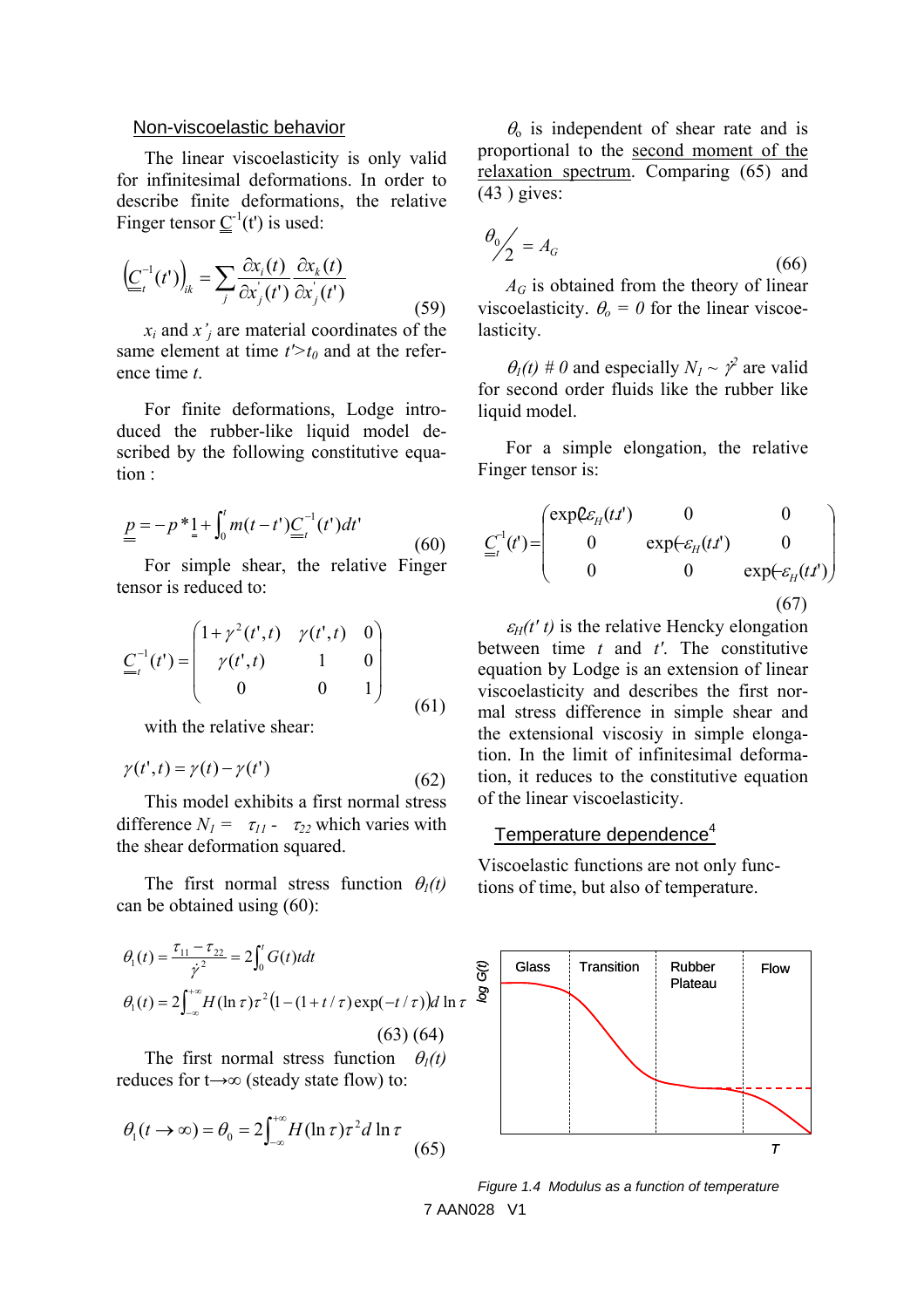Below the glass transition temperature, the configuration of the polymer chain backbones are largely immobilized and the viscoelastic properties characterizing the polymer system do not change significantly with time or frequency. In the transition zone between glass-like and rubber-like consistency, the dependence of viscoelastic functions on temperature is most remarkable. In the rubber and flow region, linear viscoelastic functions are strongly dependent on frequency and time. Cross-linked materials don't exhibit a flow region.

Any attempt to analyze the temperature dependence at constant frequency or time



*Fig. 1.5 Comparison of time and temperature dependence of the modulus G(t)* 

by seeking an analytical form for the modulus *G(T)* resp. *G\*(T)* would lead to very complicated results. Instead, the method of reduced variables is used.

This method, very often referred to as Bolzman superposition principle or t-T superposition principle, has been developed empirically.

The shear modulus  $G(t)$  at  $T = constant$ shows similar behavior as the shear modulus *G(T)* at a given time *t* in the logarithmic plot of figure 1.5. If *G(log t*) curves are shifted along the time axis, the curves obtained at different temperatures superpose.

The shift along the logarithmic time axis generates a shift factor  $a_T$  resp. *log*  $a_T$ .

For a thermo-rheological simple body, all relaxation times shift by the same amount and  $a_T$  is defined as:

$$
a_T = \frac{\tau_i(T)}{\tau_i(T_0)} \approx \frac{\eta_0(T)}{\eta_0(T_0)}
$$
\n(68)

Instead of representing  $G(t, T)$  in a three dimensional plot, the two curves *G(t,To)* and  $a_T(T)$  are sufficient to describe the material behavior as a function of time and temperature.

The practical advantage of the t-T superposition is the possibility to determine a wide range of frequency resp. time dependence at a constant temperature which would never be accessible experimentally at a single temperature.

For amorphous materials, Williams, Landel and Ferry developed an empirical equation to predict  $a<sub>T</sub>$  This equation holds for most unfilled materials.

$$
\log a_{T}(T) = -8.86 \frac{T - T_{s}}{101.6 + T - T_{s}}
$$
  

$$
T_{s} \approx T_{g} + 50
$$
 (69)

Note: Because of the temperature dependence of the specific volume, the modulus has to be corrected for T-effects:

$$
G(\mathcal{V}_{a_T}, T_0) = \frac{\rho_0 T_0}{\rho T} G(t, T)
$$
\n(70)

This correction can very often be neglected. For semi- crystalline materials, the Arrhenius relation holds for  $a<sub>T</sub>$  at higher temperatures:



*Fig. 1.6 Master curve and shift factor*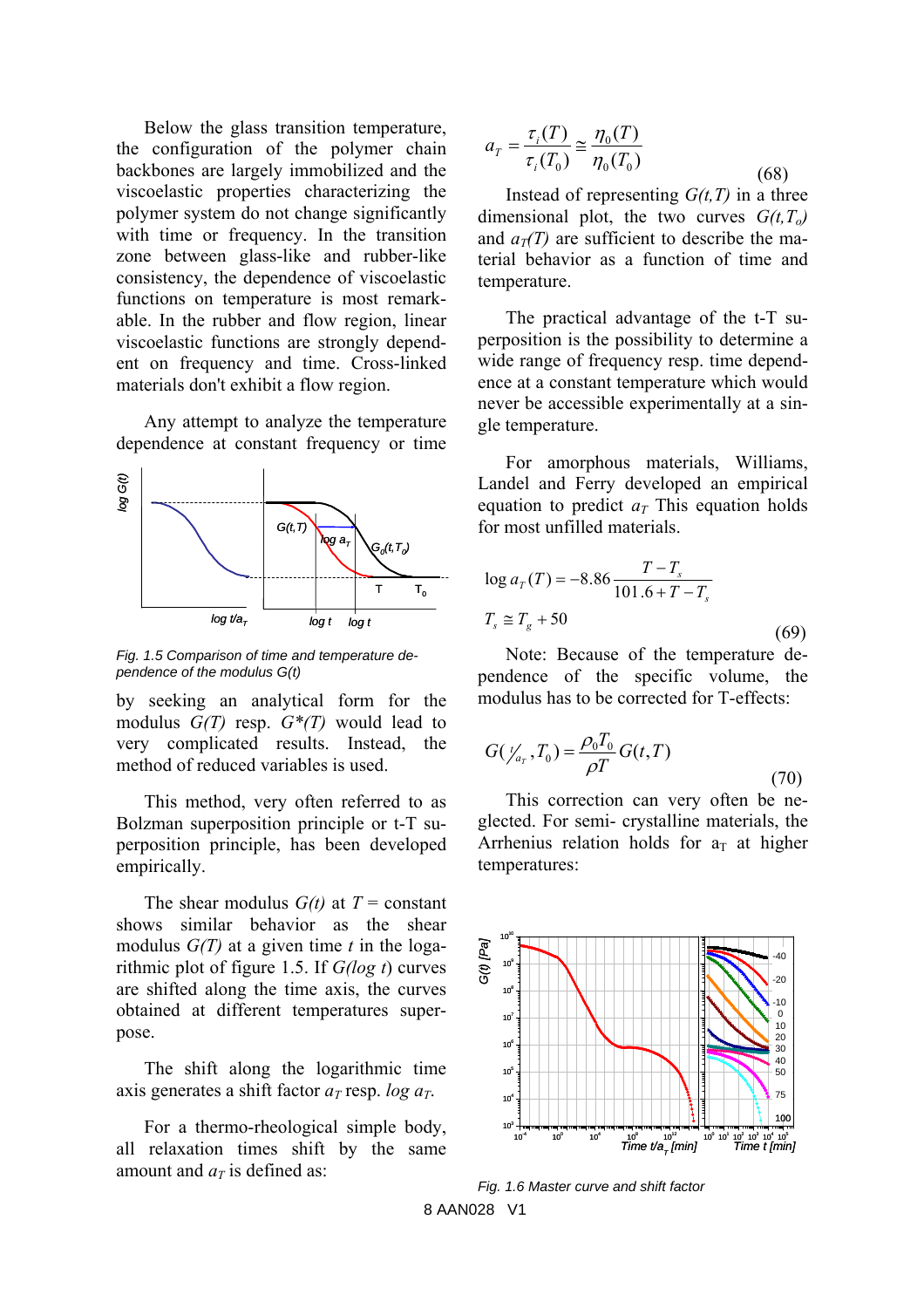$$
a_T(T) = K \exp(E_a / RT)
$$
\n(71)

 $E_a$  is an activation energy describing the temperature dependence of the material.

**Characterization of polymer structure3 12, 37**

## Molecular weighting molecular weight distribution

The molecular weight distribution *w(M)* of a polymer represents the mass of the macromolecules with a molecular weight *M* relative to the total mass of all molecules.

The average molecular weight *Mw* of the molecular weight distribution is the arithmetic mean of the molecular weights:

$$
\overline{M}_{w} = \frac{\sum_{i} m_{i} M_{i}}{\sum_{i} m_{i}}
$$
\n(72)

 $m<sub>i</sub>$  = mass of all molecules with the molecular weight *Mi*

Instead of the mass the number of molecules with the molecular weight M can be used. The number average molecular weight  $M_n$  of the molecular weight distribution is defined:

$$
\overline{M}_n = \frac{\sum_i n_i M_i}{\sum_i n_i} = \frac{\sum_i m_i}{\sum_i m_i / M_i}
$$
\n(73)

 $n_i$  = number of molecules with the molecular weight *Mi*

 $N_A$  = Avogadro number

Using (72) and (73),  $M_w$  can be rearranged to:

$$
\overline{M}_{w} = \frac{\sum_{i} n_{i} M_{i}^{2}}{\sum_{i} n_{i} M_{i}}
$$
\n(74)

Other averages are the average z molecular weight distribution:

$$
\overline{M}_z = \frac{\sum_{i} z_i M_i}{\sum_{i} z_i} = \frac{\sum_{i} n_i M_i^3}{\sum_{i} n_i M_i^2}
$$
(75)

and the viscosity average:

$$
\overline{M}_{[\eta]} = \left(\frac{\sum_{i} m_i M_i^a}{\sum_{i} m_i}\right)^{1/a}
$$
\n(76)

For a monodisperse distribution, all averages of the molecular weight distribution are the same. For polydisperse distributions, the values of the averages increase as follows:

$$
\overline{M}_n < \overline{M}_{\left[\eta\right]} < \overline{M}_w < \overline{M}_z \tag{77}
$$

The ratio of the different averages of the molecular weight distribution are used to characterize the polydispersity. The most important parameter of polydispersity is:

$$
U = \frac{\overline{M}_{w}}{\overline{M}_{n}} - 1
$$
\n(78)

When  $U\rightarrow 0$  for monodisperse polymers  $(M_w = M_n)$ , the zero moment of the molecular weight distribution is:

$$
\int_0^\infty w(M) dM = 1
$$
\n(79)  
The first and second moments of the

The first and second moments of the molecular weight distribution are:

$$
\int_0^\infty Mw \, (M) dM = \overline{M}_w
$$

$$
\int_0^\infty M^2 w(M) dM = \overline{M}_z \overline{M}_w
$$
(80) (81)

The (-1) moment is the inverse of the number average molecular weight:

$$
\int_0^\infty M^{-1}w(M) dM = \frac{1}{M_n}
$$
 (82)

The shape and the width of the molecular weight distribution are determined by the kinetics of the polymerization reaction.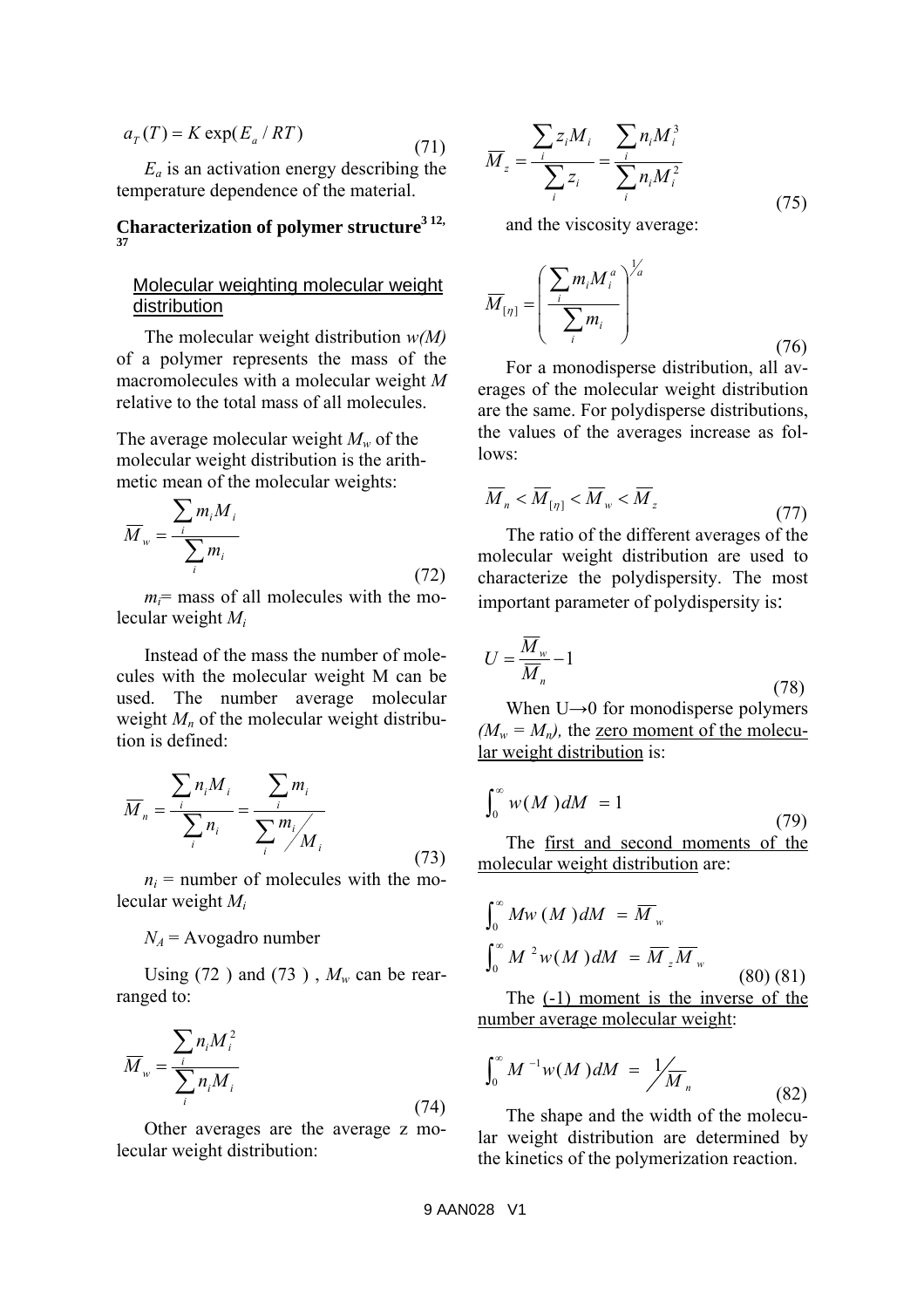

*Figure 2.1 Variation of the zero shear viscosity and the steady state compliance with the weight average mo-*

The most important distribution functions *w(M)* describing experimentally found molecular weight distributions are:

The Schultz-Flory normal distribution with the coupling ratio *k'*:

$$
w(M) = \frac{a^{k+1}M^{k'}\exp(-aM)}{\Gamma(k'+1)}
$$
(83)

with  $a = k/M_n$  and  $\Gamma$  being the gamma function.

If  $k'= 1$ , the polymerization is started by monfunctional initiators. The termination occurs only through disproportion reactions. The broadness of distribution is  $U = 1$ 

If  $k'= 2$ , the termination is caused by recombination and  $U = 0.5$ 

The Poisson distribution:

$$
w(M) = \frac{v^{M-1} M \exp(-v')}{(M-1)!(v'+1)}
$$
  
v' is the kinetic chain length. (84)

The Poisson distribution is the result of a polymerization with constant number of growing chains. The reactivity of the chain is independent of chain length. All chains start growing at the same time and no chain termination occurs i.e. anionic polymerization). The broadness of the distribution follows as:

$$
U = \left(\frac{\overline{M}_{w}}{\overline{M}_{n}} - 1\right) = \frac{1}{P_{n}}
$$
\n(85)

With increasing extent of polymerization  $P_n$ , the distribution becomes narrower

| <b>Polymer</b>             | $\mathbf{M}_{\mathbf{c}}$ | $\bf{M'}_c$ | $\mathbf{M}_{\mathbf{e}}$ |
|----------------------------|---------------------------|-------------|---------------------------|
| <b>PS</b>                  | 31200                     | 130 000     | 18 100                    |
| poly(a-methyl-<br>stryrol) | 13 500                    | 104 000     | 13 500                    |
| PE                         | 3 800                     | $14\,400$   |                           |
| <b>PMMA</b>                | 27 500                    | >150000     | 5 9 0 0                   |
|                            |                           |             | (10000)                   |
| PIB                        | 15 200                    |             | 8 9 0 0                   |
| <b>PVAc</b>                | 24 500                    | 86 000      | 12 000                    |

*Table 2.1 Mc, M'c and Me for different polymers 10*

 $M_c$ ,  $M_c'$  = critical molecular weights  $M_e$  = molecular weight between entanglements  $M_e = g_N RT/G_{eN}g_N$  being a *front factor /4/ .*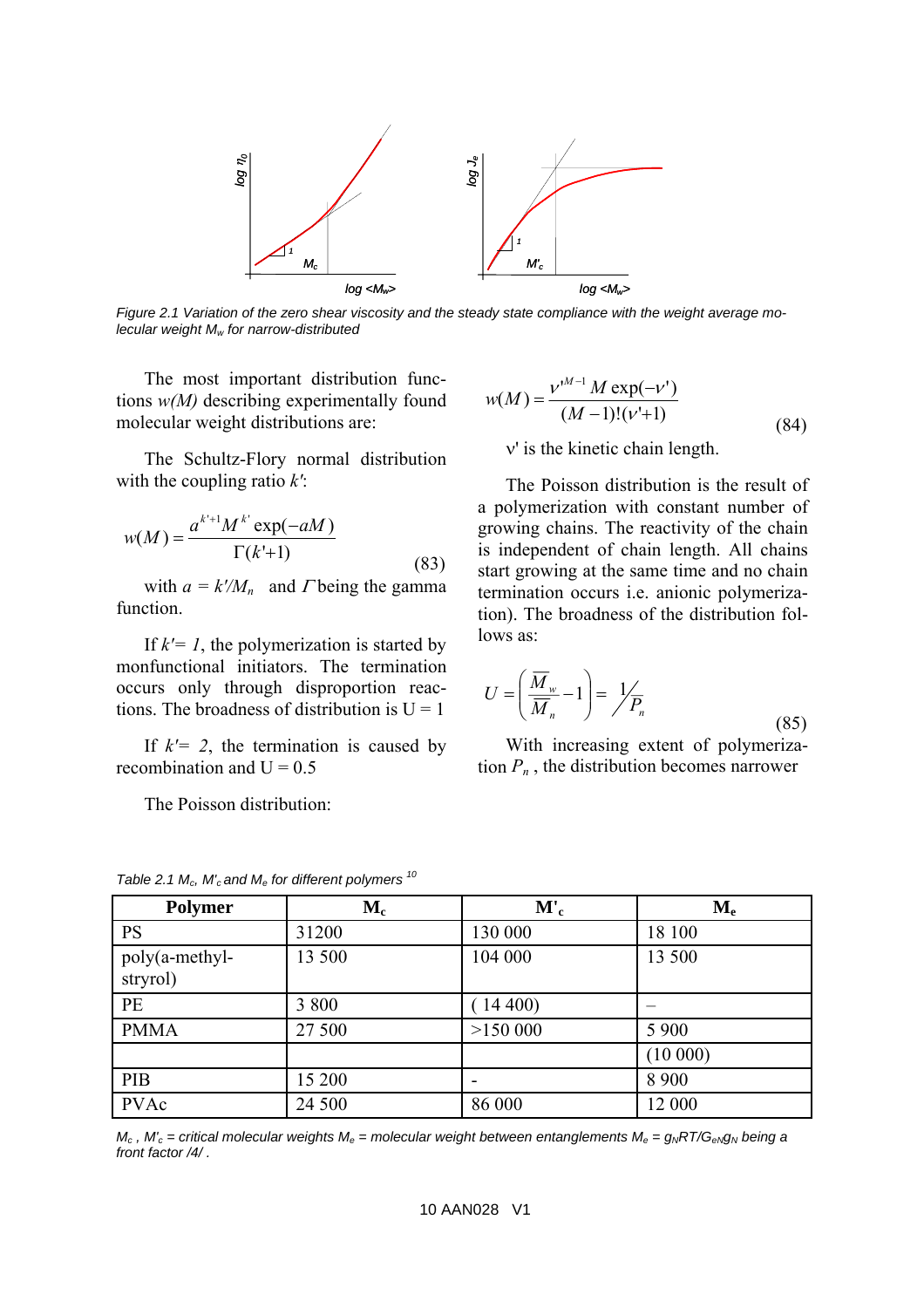## **RELATION OF POLYMER STRUCTURE AND RHEOLOGICAL BEHAVIOR OF THERMOPLASTICS**

## **Molecular weight distribution of linear polymers**

## Influence on zero-shear viscosity and steady state compliance

A) Polymers with narrow molecular weight distribution (quasi mono/disperse  $M_w$  = *Mn* )

Figure 2.1 represents the zero shear viscosity and the steady state compliance as a function of the weight average molecular weight for narrow-distributed polymers. The double logarithmic plot shows the zero shear viscosity increasing linearly with a slope of 1 as a function of  $M_w$  before continuing the ascent above  $M_c$  on a straight line with a slope of  $3.4^{2,10,17,32}$ . The intersection of the two extrapolated straight lines is the critical molecular weight  $M<sub>c</sub>$  (cf. Table 2.1).

M<sub>c</sub> is independent of temperature and for most polymers is equivalent to a molecular weight corresponding to a chain length of 300 to 500 main chain atoms  $10$ . The strong increase of the zero shear viscosity with the molecular weight above  $M_c$ is due to strong interactions

*Table 2 .2 Correlation between the steady state compliance and the average values of molecular* 

| $(1)$ Ferry $5$            | $J_e \approx \frac{M_y \bullet \overline{M}_{y \parallel}}{\overline{M}_{\cdot \cdot \cdot}}$ |
|----------------------------|-----------------------------------------------------------------------------------------------|
| $(2)$ Mills <sup>18</sup>  | $J_e \approx \left(\frac{\overline{M}_y}{\overline{M}_w}\right)^{\cdots}$                     |
| $(3)$ Zosel $^{43}$        | $J_e \approx \left(\frac{M_y}{\overline{M}_w}\right)^{2.5}$                                   |
| $(4)$ Agarwal <sup>1</sup> | $J_e \approx \frac{M_y \bullet M_{yll}}{\overline{M} \bullet \overline{M}}$                   |

(entanglements) between the polymer chains.

The steady state compliance of narrowdistribution polymers is proportional to  $M_{w}$ below a critical molecular weight *M'c.* Beyond *M'c, Je* is independent of the molecular weight (Figure 2.1.)

The value of *Je* for polystyrene with a polydispersity of  $M_w/M_p-l = 0.1$  is 1.6 x 10<sup>5</sup>  $\rm m^2/N$ <sup>10,27</sup>. Critical molecular weight values M'<sub>c</sub> for various polymers are compiled in table 2.1.

B) Polydisperse polymers ( $M_w > Mn$ )

For polydisperse polymers, the zero shear viscosity varies with the weight average molecular weight *Mw* for narrowdistributed polymers. Tests with PMMA, PS and PE show that the zero shear viscosity is independent of the breath of the distribution. More careful comparison of the zero shear viscosity for different distributions (i.e. bimodal, bimodal) shows that the dependence on molecular weight  $M_w$  is only approximate. It has to be concluded that no average molecular weight is able to describe the dependence of the zero shear viscosity for all kinds of distributions <sup>32</sup>.

Contrary to the zero shear viscosity is the steady state compliance highly dependent on the polydispersity of polymers.

Table 2 .2 lists some relations between the steady state *compliance Je* and the molecular weight distribution, proposed by various authors. Ferry <sup>5</sup> developed the relation (1) based on the Rouse-theory. *Je* is dependent on molecular weight. This is in the range beyond M'<sub>c</sub> contradictory to experimental results

 $\text{Mills}^{18}$  and Zosel<sup>45</sup> correlated the steady state compliance with the relation of the second moment and the first moment squared of the molecular weight distribution *(* $M_z M_w / M_w^2$ *)*. This relation between the moments of molecular weight distribution corresponds to the same relation between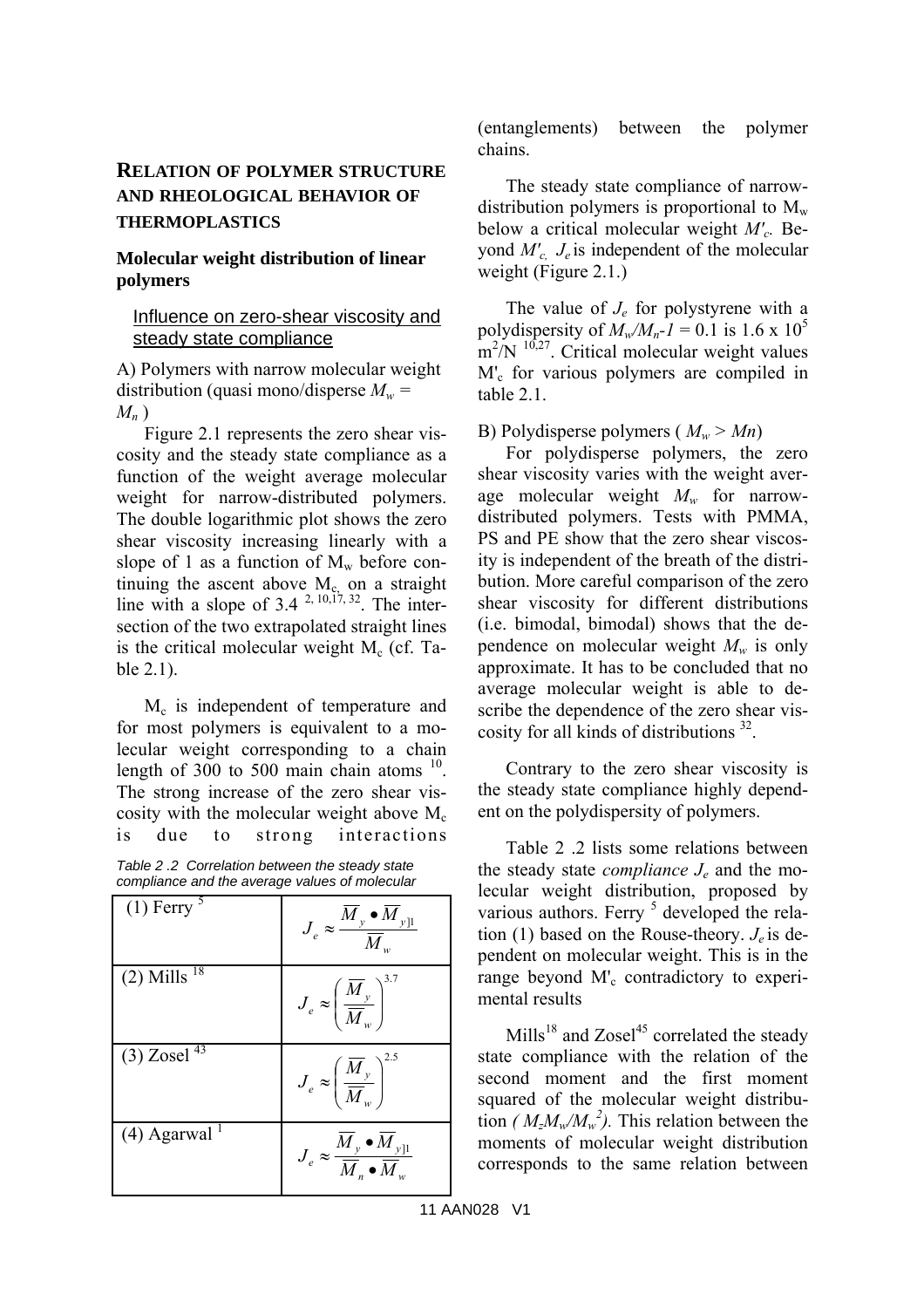the moments of the relaxation spectrum. The difference between he exponents of the relations (2) and (3) indicate that the correlation of *Je* with the average molecular weights has only restrictive validity. This is also true for the relation (4) developed by Agarwal<sup> $1$ </sup> although he uses a large number of published results to support the empirical relation.

### Influence on linear viscoelastic moduli and compliances

The modulus *G(t)* as well as the compliance *J(t)* are linear viscoelastic functions in time. The frequency dependence is represented by the storage modulus  $G'(\omega)$  and the loss modulus  $G''(\omega)$ . In the double logarithmic plot (Fig. 2 .2 ) , the shear modulus *G(t)* decreases starting from the glass transition temperature (modulus  $G<sub>o</sub>$ ), leveling off into the rubbery plateau which is independent of time and molecular weight for polymers with  $M_w > M_c^{-19}$ , 20, 36.

Beyond the plateau  $-$  the modulus further decreases (terminal zone). The latter depends on molecular weight and with increasing molecular weight shifts towards longer time. The value of the plateau modulus *GeN* is independent of molecular and, in the case of polystyrene, amounts to  $2 \times 10^5$  N/m<sup>2 2, 5</sup>. The theory of rubber elasticity allows the calculation of an average molecular weight *Me* between entanglements from  $G_{eN}^4$ . Table 2.1 gives values of *GeN* for various polymers.

Starting from a glassy state, the compliance *J(t)* increases, and for polymers exhibits a rubber plateau when  $M_w > M_c$ . The value of rubber plateau  $J_{eN}$  is equivalent to the inverted value of  $G_{eN}^{3, 27}$ .

Beyond the plateau zone, *J(t)* further increases towards a straight line with slope 1 (terminal zone). In the terminal zone, the polymer undergoes a purely viscous deformation with a constant viscosity <sup>η</sup>*o*.

The recoverable compliance  $J_R(t)$  (cf. Chapter 1, equation (57)) increases with time and for  $t \rightarrow \infty$  equals the steady state compliance *Je*. With increasing molecular weight, the terminal zone for the compliance *J(t)* shifts towards longer times. With increasing polymer polydispersity, the transition from the rubber to the terminal zone becomes wider. Furthermore, as shown by figure 2.2, the steady state compliance  $J_e$  is much larger for polydisperse than for monodisperse polymers. For the storage modulus  $G'(\omega)$  and the loss modulus  $G''(\omega)$ the increase in molecular weight results in a shift of the terminal zones towards smaller frequencies (Figure. 2.2)  $^{6,15,18}$ . A rubber plateau appears for *G'(*ω), independently of molecular weight beyond  $M_c$ . The loss modulus shows a molecular weight dependent maximum 25.

With polymers having a broad molecular weight distribution, the shape and the height of the rubber plateau is less well defined and the transition into the terminal zone covers a larger frequency range.



Influence on non-linear behavior (viscosity function)

*Figure 2.2 Typical evolution of modulus, compliance, storage and loss moduli for polymer melts.*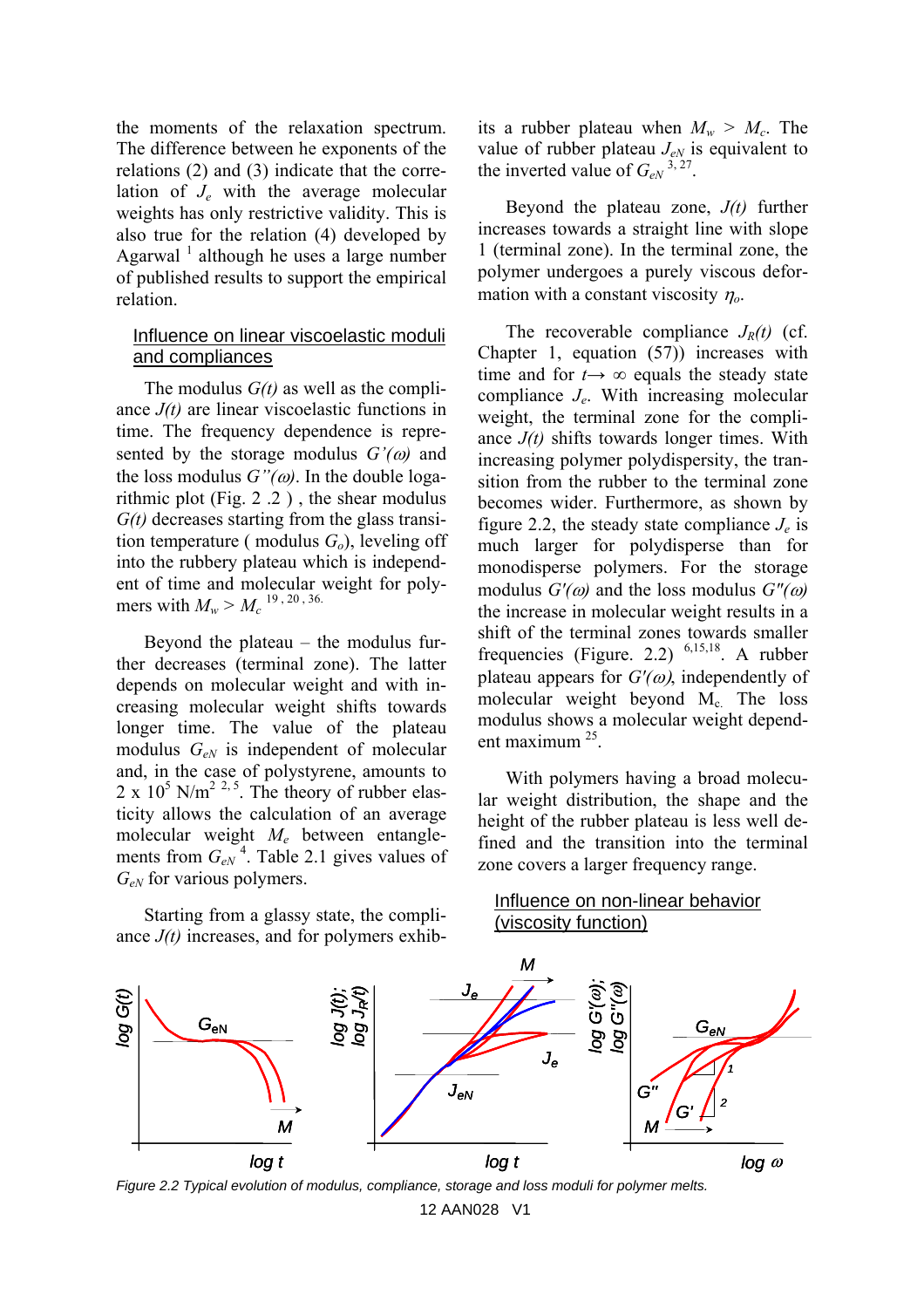At large deformation, resp. deformation rates polymer melts do not exhibit linear viscoelastic behavior any more. Above a critical shear rate, the steady state viscosity decreases. Dividing the steady state viscosity with the zero shear viscosity and multiplying the shear rate with the zero shear viscosity, reduces the viscosity curves for narrow-distributed polymers to a single master curve , independently of molecular weight  $\eta(\gamma\eta_o/\eta_o)t$ <sup>9,39</sup>. This master curve, however is not independent of molecular weight distribution. For broad-distributed polymers, the viscosity function deviates from the linear behavior at lower shear rates. At high shear rates, the curves tend to meet again, independently of the molecular weight distribution.

Mendelson et al. <sup>16</sup> defined a second shift factor  $X_M = 1/(\eta_o \dot{y})^{0.35}$  for commercial polymers. The reduced viscosity function  $η(η<sub>o</sub>)$  $\gamma$ *X<sub>M</sub>*)/ $\eta$ *o* describes the material behavior independently of molecular weight and molecular weight distribution.

The extensional viscosity is three times the shear viscosity at low deformation rates. Whereas the shear viscosity decreases above a critical strain rate, the elongation viscosity increases first and shows a maximum before decreasing.

The maximum of the elongational viscosity function  $\eta_F(\hat{\varepsilon})$  depends strongly on branching. With increasing branching, the value of the maximum in  $\eta_F(\hat{\varepsilon})$  for a LDPE increases. No maximum appears at all for HDPE. A clear differentiation of branching and molecular weight distribution influences cannot be made.

## **Influence of branching**

The influence of long-chain-branching on the zero shear viscosity and the steady state compliance has been systematically analyzed with comb and star shaped polymers  $^{7,11,13,14,40}$ . For polymers with low molecular weight, the zero shear viscosity is lower for branched polymers than for linear

polymers with the same molecular weight  $M_w$ . The zero shear viscosity of the branched polymers increases with molecular weight according to  $\eta_0 \approx \overline{M}_{w}^{3.4 \cdot 14}$ , of linear polymers according to  $\eta_0 \approx \overline{M}_{w}^{3.4}$ .

Because of the stronger dependence on molecular weight of the zero shear viscosity of the branched polymers, the zero shear viscosity for these polymers becomes larger than the one for the linear polymers having the same molecular weight  $M_{\rm w}$  /7/.

The lower viscosity of the branched polymers with small molecular weight is due to lower drag flow of the polymer coils, due to the smaller radius of gyration of the branched molecule, compared to the linear molecule with the same molecular weight. At higher molecular weight, the branches cause a stronger entanglement resistance which explains the stronger dependence of the viscosity on molecular weight.

The steady state compliance  $J_e$  is also independent of molecular weight  $M_w$  starting from a critical molecular weight for narrow-distributed branched polymers. The absolute value of *Je* however, is much higher than for linear polymers.

Contrary to long-chain-branches, shortchain-branches have hardly any influence on rheological behavior  $39$ . It has to be noted, however, that short-chain-branched polymers are much more dependent on temperature than long-chain-branched poly $mers<sup>4</sup>$ .

## **Blending rules**

## Binary blends

In 1957, Ninimyia and Fujito<sup>20</sup> developed a blending rule for the relaxation spectrum with the following assumptions:

a) the molecular weight distribution is approximated by a multi-component blend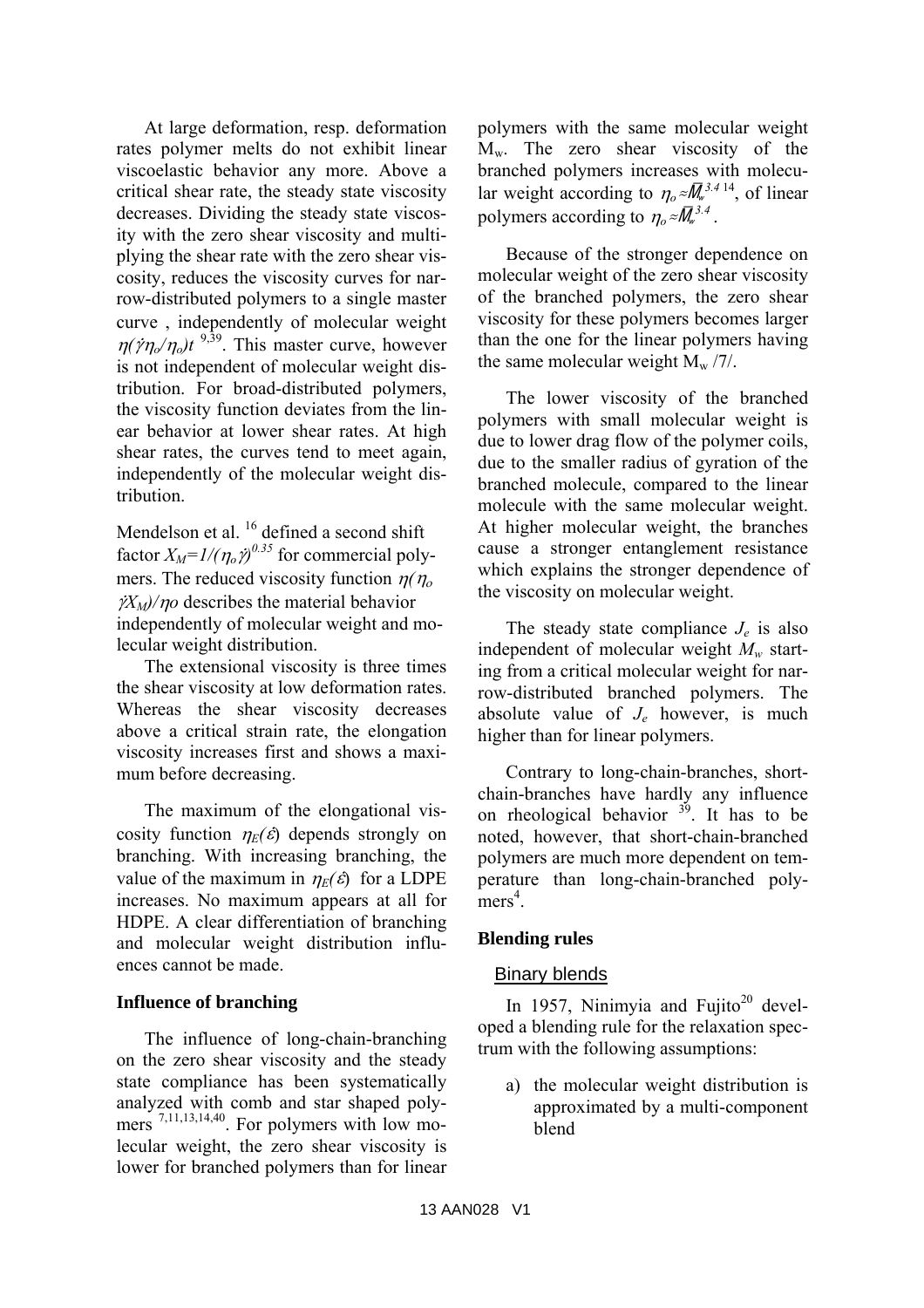b) the relaxation spectrum of the components is approximated by a box distribution;

c) the relaxation spectrum of the blend is the sum of the spectra of the components weighted with their volume fraction.

This simple blending rule, however, does not describe the real behavior of the polymer as it neglects the interactions between the various components.

In order to analyze the non-linear behavior experimentally, Ninimyia<sup>2</sup> measured the relaxation moduli of binary blends of narrow-distributed poly-vinylacetates and compared them with the moduli of the original components. To be able to describe the relaxation modulus of the blend  $E_b(t)$  he had to introduce a shift factor for the moduli of the components as well as a weighting factor  $w_i$  (weight fraction). The shift factor  $\lambda_i$  of each component *i* was determined experimentally.

The analysis of the shift factors in relation to molecular weight distribution yielded a proportionality between λ*i* and  $(M_w/M_i)^a$ ,  $a = 1$ , if the molecular weight of the component  $i \leq M_c$  and  $a = 2.4$  for  $M_i > M_c^{22}$ . From the blending rule for  $E(t)$ the blending rules for the zero-shear viscosity and the steady state compliance *Deb* can

be derived. The viscosity  $\eta_{Eob}$  calculated from the blending rule shows a the steeper increase for  $w_2 \ll 1$  than for  $w_2 > 1$ , which is also in the experiment (table 2.3). The experimentally found steady state compliance of the blend  $D_{eb}(w_2)$  shows a welldefined maximum for  $w_2 \sim 0.2$  and in the logarithmic plot a slope -2 if  $w_2 > 1$ . This result is contrary to the linear blending rule which gives a slope -1 for  $w_2$ ->1.

Prest and Porter 28,29,30, Murakami and Bogue et al. established blending rules of a higher order which aim at a better overlapping between experimental and calculated steady state compliance.

#### **Multicomponent blends.**

Ninimyia and Yasuda<sup>24, 41</sup> extended the linear blending rule for binary blends (table 2/3) to multicomponent blends. The resulting equation contains as variables the shift factors  $\lambda_m$  and the relaxation time spectra  $H_m$  of the monodisperse polymer component m.

 $Zosel<sup>43</sup>$  changed Ninomiya's blending rule substituting  $\lambda_m$  with  $(M_w/M_n)^2$ . The relaxation time spectrum  $H_m$  was approximated by a box distribution with the parameters  $H_o$  and  $\tau_{max}$ . Furthermore, he introduced the empirical relation  $\tau_{max} \sim M^{3.4}$ which means that each molecular weight is

*Table 2.3 Determination of the shift factors and prediction of the blending rule for the zero-shear viscosity and the steady state compliance.* 



14 AAN028 V1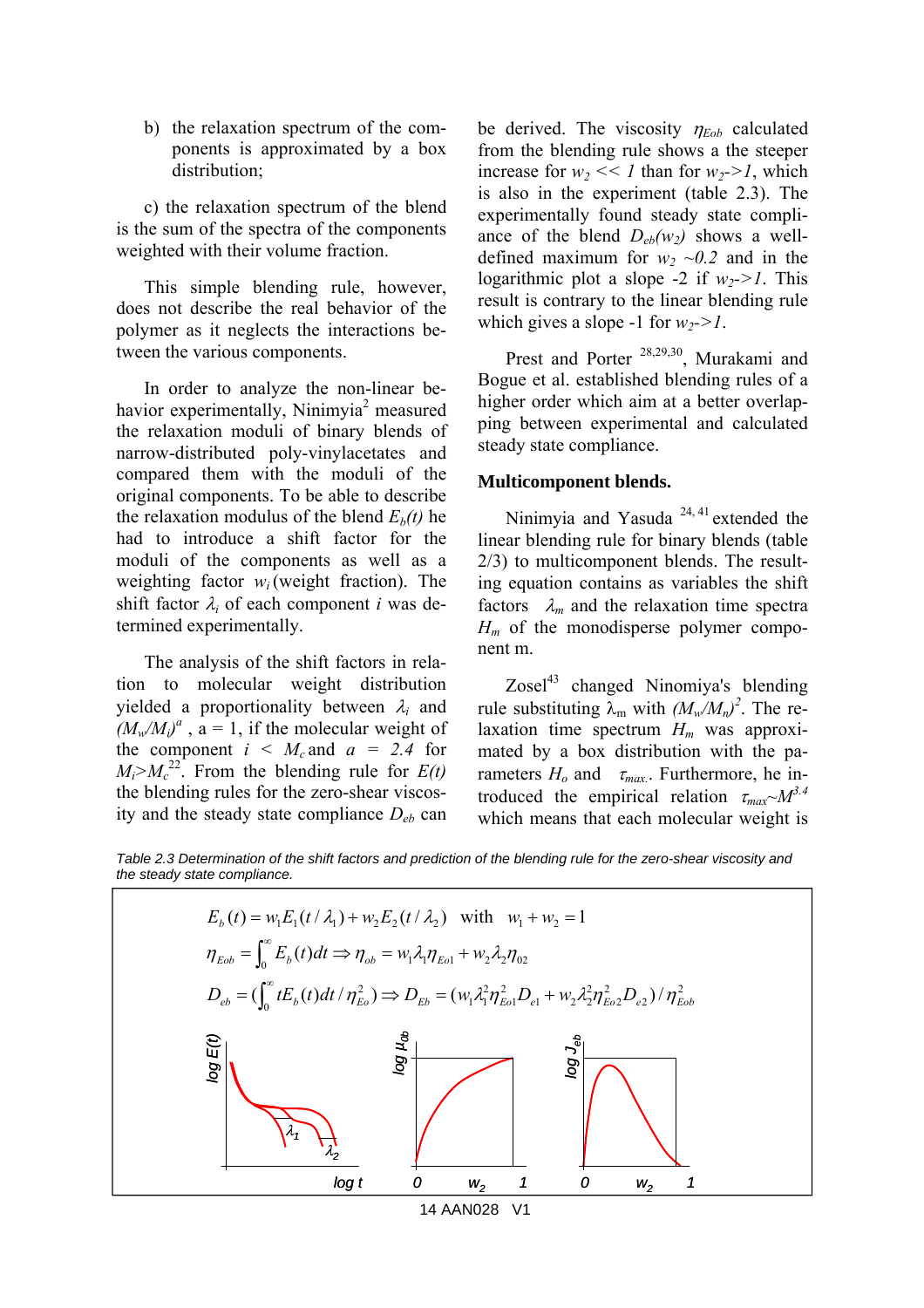*Table 2.4 Multicomponent blends: relation between linear viscoelastic functions and molecular weight distribution* 

a) NINOMIYA and YASUDA  
\n
$$
H(\ln \tau) = \int_0^\infty w(M) H_m(\ln(\tau/\lambda_m) dM \quad \text{with } \int_0^\infty w(M) sM = 1
$$
\nb) ZOSEL<sup>88</sup>  
\n
$$
H(\ln \tau) = \int_0^\infty w(M) H_m(\ln(\tau/\lambda_m) dM \quad \text{with } \int_0^\infty w(M) sM = 1
$$
\nAssumption:  
\n
$$
\lambda_m = \left(\frac{\overline{M}_w}{M_m}\right)^2 \quad \text{and } H_m \text{ is a box distribution with parameters } H_o \text{ and } \tau_{max}
$$
\n
$$
H(\ln \tau) = H_o \int_0^\infty w(M) dM = H_o / 1 - W(M(\tau)))
$$
\nwith  $\log M(\tau) = a(\log \tau + b + 2 \log \overline{M}_w)$  and  $W(M) = \int_0^\infty w(M') dM'$ 

related to one characteristic relaxation time. Zosel thus calculated the relaxation time spectrum as a function of the cumulative molecular weight distribution (table 2.4). To verify this blending rule, the molecular weight distribution was calculated from the experimentally measured relaxation spectrum and compared with data from GPC measurements. The agreement between experimentally and theoretically determined molecular weight distribution was unsatisfactory. This is a very rudimentary model to calculate the molecular weight distribution from rheology.

## **REMARKS**

The determination of the mechanical behavior of homologous polymer blends from the behavior of each component can only be approximative with these simple blending rules. Multi-component blending rules, using a box distribution with the parameters  $H_0$  and  $t_{max}$  to characterize the relaxation spectra of the monodisperse component are to much of a simplification of the real fact.

A blending rule predicting the mechanical behavior of a polydisperse polymer starting from the molecular weight distribution has to take into account a relation between relaxation time and molecular weight. The experimentally determined maximum relaxation time is  $\tau_{max} \sim M^{3.4}$ . If a blending rule is based on this relation, the assumption is implicitly made that each relaxation time is uniquely correlated to one molecular weight.

This assumption however is only a rough approximation as the behavior of a monodisperse polymer cannot be described by only one relaxation time, but by a spectrum of relaxation times. In this case, each time constant characterizes a defined motion of the chain.

## **REFERENCES**

1. AGARWAL, P.K.; A relationship between steady state shear compliance and molecular weight distribution. Macromolecules 12,2 (1979),342.

2. CASALE, A.; PORTER, R.S.; Dependence of flow properties of polystyrene on molecular weight, temperature, and shear. J..Macromol. Sci. - Revs. Macromol. Chem. C5,2(1979),387

3. ELIAS H.-G.; Macromoleküle. Stuktur - |Eigenschaften - Synthesen - Stoffe. 3. Auflage. Basel, Heidelberg: Hüthig & Wepf 1975.

4. FERRY J. D.; Viscoelastic properties of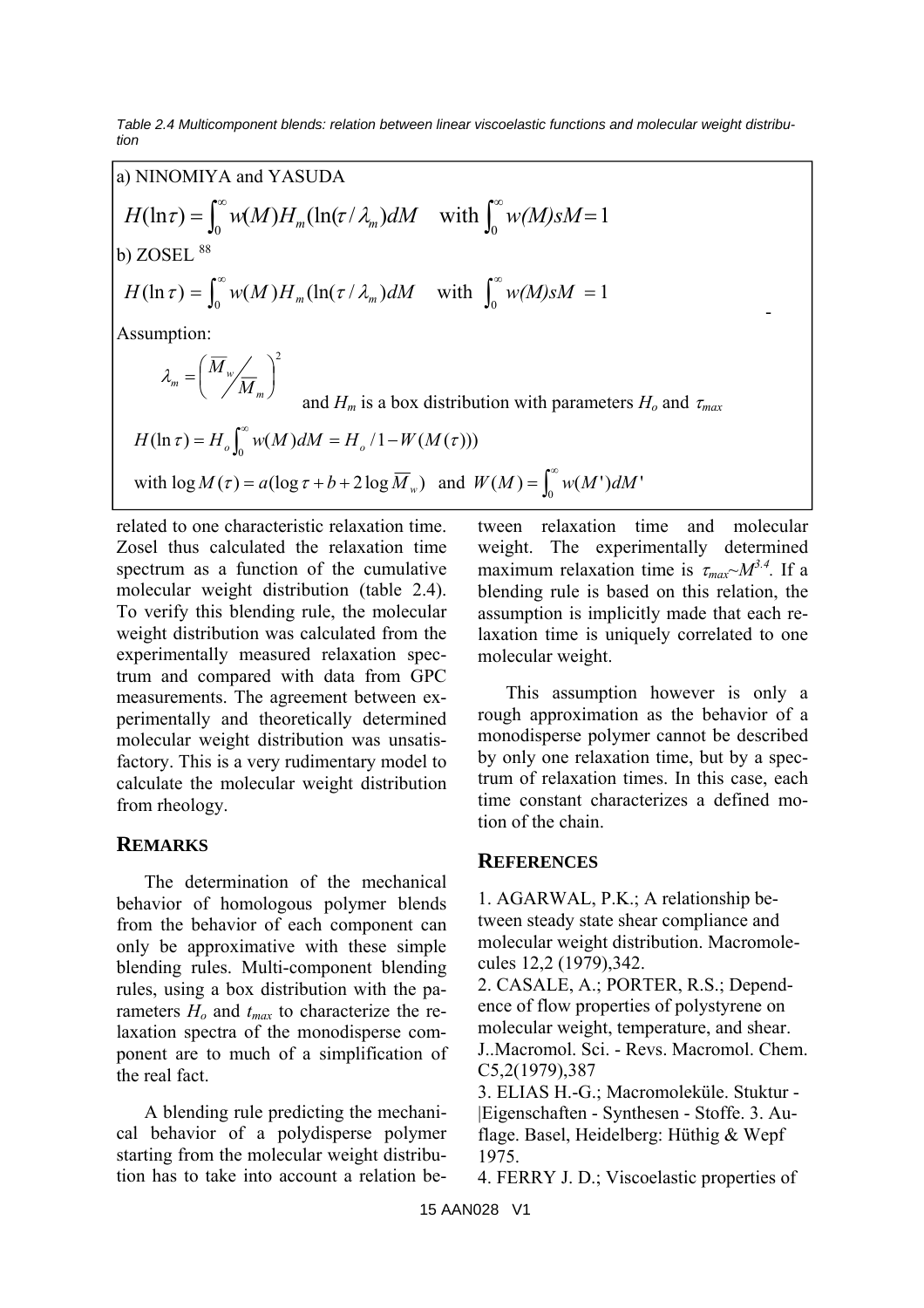polymers. New York: J. Wiley & Sons, Inc., Sec. Ed. (1970).

5. FERRY, J.D.; WILLIAMS, M.L.; STERN, D.M.; Slow relaxation mechanisms in concentrated polymer solution. J. Phys. Chem. 58 (1954), 987.

6. FITZGERALD, E.R.; GRANDINE,

L.D.; FERRY, J.D.; Dynamic mechanical properties of polyisobutylene. J. Appl. Phys 24,5 (1953), 650

7. JUJIMOTO,T.; NARUKAWA, H.; NA-GASAWA, M.;Viscoelastic properties of comb-shaped polystryrenes. Macromolecules 3,1 (1970),57.

8. De GENNES. P.G.; Reptation of a polymer chain in the presence of fixed obstacles. J. Chem. Phys. 55,2 (1971),572.

9. GRAESSLEY, W.W.; SEGAL, L.; Flow behavior of polystyrene systems in steady shearing flow. Macromolecules 2,1 (1969),49.

10. GRAESSLEY, W.W.; The entanglement concept in polymer rheology. Adv. Polymer Sci. 16 (1974).

11. GRAESSLEY, W.W.; MASUDA, T.; ROOVERS, J.E.L.; HADJCHRISTIDIS, N.; Rheological properties of linear and branched polyisoprene. Macromolecules 9,1 (1976),127.

12. HOFFMAN, M.; KRÖMER, H.; KUHN, R.; Polymeranalytik. Bd.I und II Goerg Thieme Verlag, Stuttgart 1977.

13. ISONO, Y.; FUJIMOTO, T.; INA-GAKI , H.; SHISHIDO, M.; NAGA-SAWA, M.; Viscoelastic properties of

branched polymers. I. AT the undiluted state. Polymer J. 12,2 (1980), 131.

14. MASUDA, T.; OHTA, Y.; ONOGI, S.; Rheological properties of anionic polystryrenes. I I I Characterization and rheological properties of four-branched polystyrenes. Macromolecules 4,6 (1971), 763.

15. MASUDA, , T.; KITAGAWA, K.; INOUIE, T.; ONOGI, S.; Rheological properties of anionic polystyrenes. II Dynamic viscoelasticity of blends of narrowdistribution polystyrenes. Macromolecules 3,2 (1970), 116.

16. MENDELSON, R.A.; BOWLES, W.A.;

FINGER, F.L.; Effect of molecular structure on polyethylene melt rheology. II Shear-dependent viscosity. J. Pol. Sci. A-2 8 (1970), 127.

17. MILLS, N. J.; The rheological properties and molecular weight distribution of poly -dimethylsiloxane. European Polymer J. 5(1969), 675.

/18. MILLS, N.J.; NEVIN, A.; Oscillatory shear measurements on polystyrene melts in the terminal region. J. Pol. Sci. A-2 9 (1971), 267.

19. NARKIS, M.; HOPKINS, I.L.; TO-BOLSKY, A.V.; Studies on the stress relaxation of polystyrenes in the rubery-flow region. Pol. Eng. Sci. 10,2 (1979), 66. 20. NINOMIYA, K.; FUJITA, H.; Stressrelaxation behaviour of polyvinylacetate

films J. Coll. Sci. 12 (1957) , 204. 21. NINOMIYA, K.; Effects of blending on

the stress- relaxation behavior of polyvinylacetate in the rubbery region. J. Coll. Sci. 14 (1959), 49.

22. NINOMIYA, K.; FERRY, J.D.; Phenomenological relations for the viscoelastic properties of polymer blends of different molecular weight species. J. Coll. Sci. 18 (1963), 421.

23. NINOMIYA, K. ; FERRY, J.D.; OYA-NAGI, Y.; Viscoelastic properties of polyvinylacetates. II Creep studies of blends. J. Phys. Chem. 67 (1963), 2297.

24. NINOMIYA, K.; YASUDA, G.; Molecular weight dependence of relaxation spectra of amorphous polymers in the rubbery region. IV. Relationship between relaxation spectrum and molecular weight distribution estimated from the empirical blending law for two-component systems. Rubber-Chemistry and technology 40 (1967), 493.

25. ONOGI, S.; MASUDA, T.; KITA-

GAWA, K.; Rheological properties of anionic polystyrenes. I. Dynamic viscoelasticity of narrow - distribution polystyrenes. Macromolecules 3, 2 (1970), 109.

26. ORBON, S.J.; PLAZEK, D.J.; Recoverable Compliance of a series of bimodal molecular weight blends of polystyrene. J. Pol. Sci.: Phys. Ed. 17 (1979), 1871.